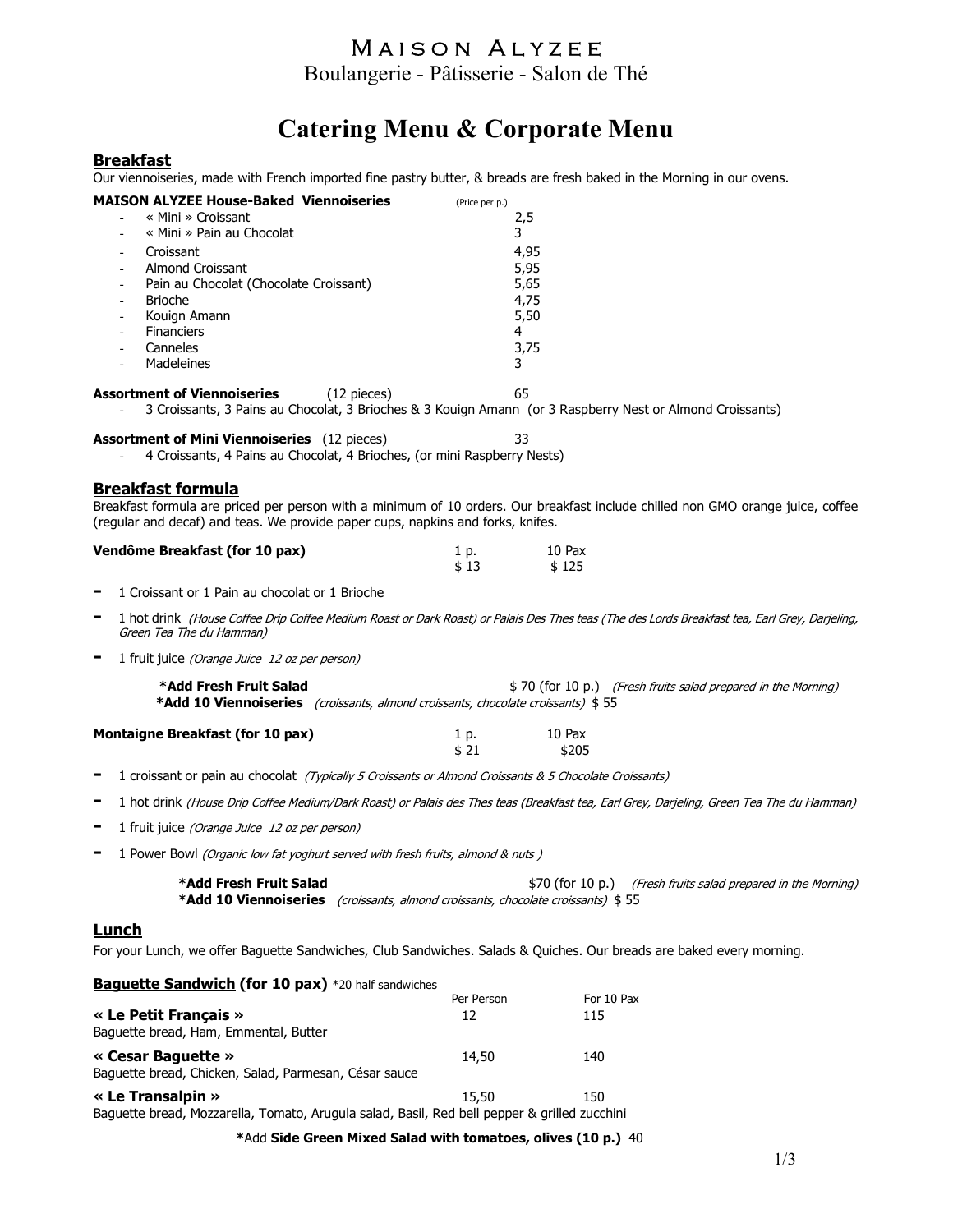| <u>Club Sandwiches:</u><br>Our Club Sandwiches are made from our Daily fresh house-baked made « pain de mie »                              | Per Person      |                 |    |
|--------------------------------------------------------------------------------------------------------------------------------------------|-----------------|-----------------|----|
|                                                                                                                                            | 16              | For 10 Pax      |    |
| <b>Club Nordique</b><br>Smoked salmon, avocado, cucumber, iceberg salad, iceberg, chives, low fat Greek yogourt                            |                 | 155             |    |
| <b>Club Parisien</b><br>Organic chicken, hard eggs, iceberg salad, Tomato,                                                                 | 14,50           | 140             |    |
| *Add Side Green Mixed Salad (10 p.)                                                                                                        |                 | 30              |    |
| <u>Salad</u>                                                                                                                               |                 |                 |    |
| <b>Niçoise Salad</b><br>Baby spring mix, half cooked tuna, hard eggs, cherry tomatoes, olives, vinaigrette, red bell pepper                | 1 p.<br>18      | 10 pax<br>175   |    |
| <b>Caésar Salad</b><br>Roman salad, chicken, parmesan, house made croutons with garlic, caesar sauce with anchovies                        | 15              | 145             |    |
| <b>Veggie Salad</b><br>Baby spring mix, tomatoes, cucumber, artichoke & vinaigrette                                                        | 14              | 135             |    |
| <b>Quiches &amp; Croque Monsieurs</b><br>Our quiche Lorraine and Veggie are very light and baked in house daily.                           | $(*)$           |                 |    |
| Quiche Lorraine (whole quiche)<br>French pie with eggs, cream, lardons                                                                     |                 | 69              |    |
| Quiche Veggie (whole quiche)<br>French pie with eggs, cream, vegetables                                                                    |                 | 69              |    |
| <b>Croque-Monsieur</b>                                                                                                                     | 1 p. 15         | $10$ pax<br>145 |    |
| (*) Add Side Green Mixed Salad, with tomatoes, olives (10 p.)                                                                              |                 |                 | 40 |
| "Maison Alyzee" Brioches Bread (breakfast, brunch & lunch)                                                                                 |                 |                 |    |
| <b>Brioche "Francais":</b><br>House baked round small brioche sandwich with butter, French Ham, and Emmental cheese                        | x <sub>10</sub> | 75              |    |
| <b>Brioche "Nordique":</b><br>House baked round small brioche sandwich with low fat yogurt, smoked salmon, chive & French Ham, and Emental | $\times 10$     | 100             |    |
| <b>Pastries &amp; Desserts</b> (for 10 pax. - 10 individual pastries)                                                                      |                 |                 |    |
| <b>Paris Brest</b><br>Choux with almond and hazelnut cream                                                                                 |                 | 107.5           |    |
| <b>Chocolate éclair or Coffee Eclair</b><br>Eclair filled with chocolate cream                                                             |                 | 82,5            |    |
| <b>Signature Chocolate Tart</b>                                                                                                            |                 | 95              |    |
| <b>Harmony</b><br>Praline crust, dark chocolate brownie, milk chocolate mousse                                                             |                 | 105             |    |
| <b>Red-Lady</b><br>A large choux (Pate a choux), inside a mini choux filled with raspberry coulis, almond paste cream, fresh raspberries   |                 | 105             |    |
| <b>Lemon Tart</b><br>House made lemon custard, low in sugar and with a small topping of Italian meringue                                   |                 | 90              |    |
| For a combination of the above please contact us                                                                                           |                 |                 |    |

 $2/3$